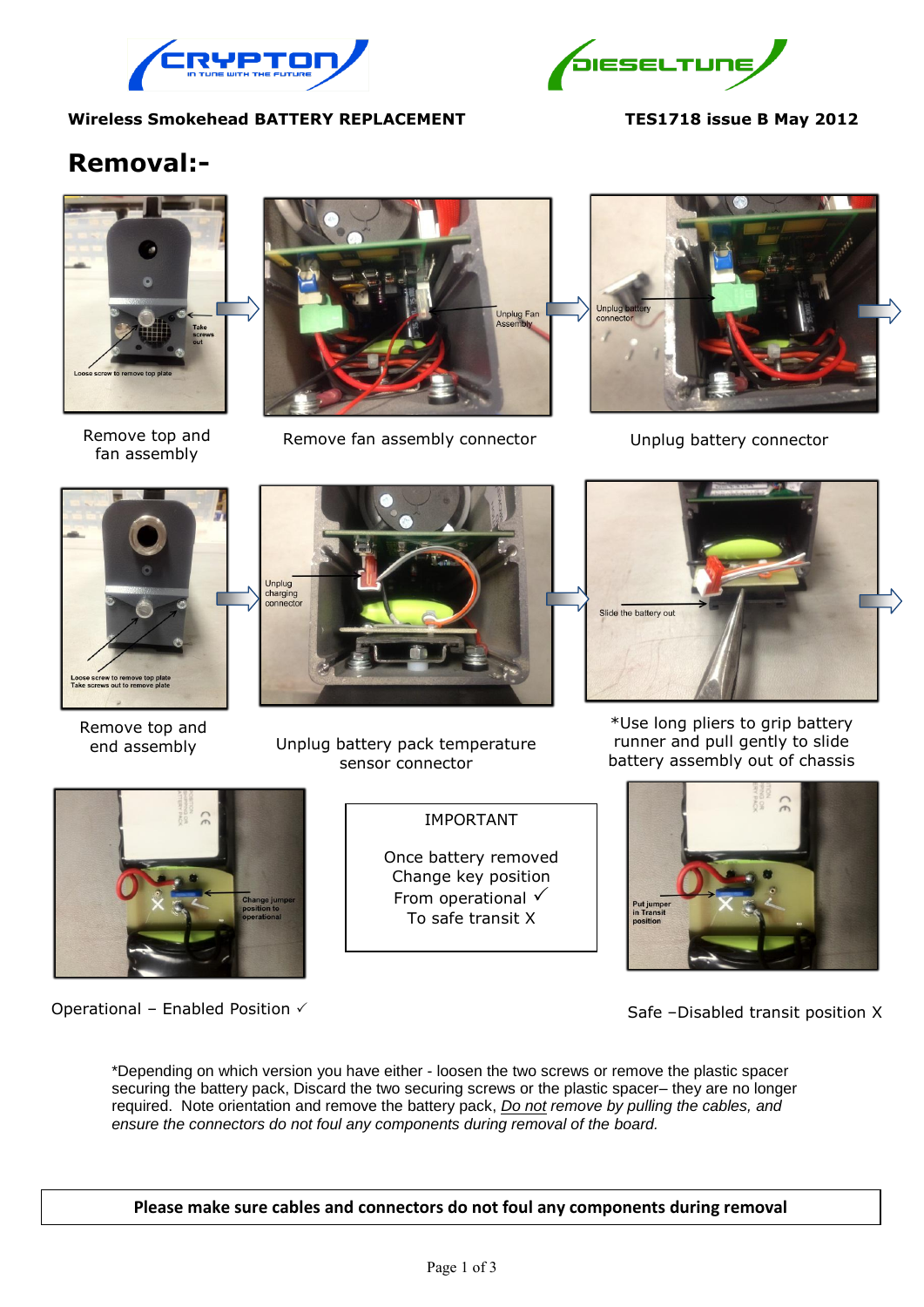# **Replacement:-**



Safe –Disabled transit position  $X$  Operational – Enabled Position  $\checkmark$ 

#### IMPORTANT

Before battery is inserted change battery key position From safe transit X To operational  $\checkmark$ 





Slide battery assembly in on the guide rail

Plug in<br>battery<br>connect





Plug in the battery pack temperature sensor connector Screw back end plates and top plates as shown



Plug in battery power connector Plug in the fan assembly  $-$  Pay



attention with alignment.



**Check that the lens housings are fully located, then fit the end caps and secure with the knurled knob. Fully tighten the knurled knob then slacken half a turn**

#### **Note: - Place DX.260 Smoke head on charge before use**